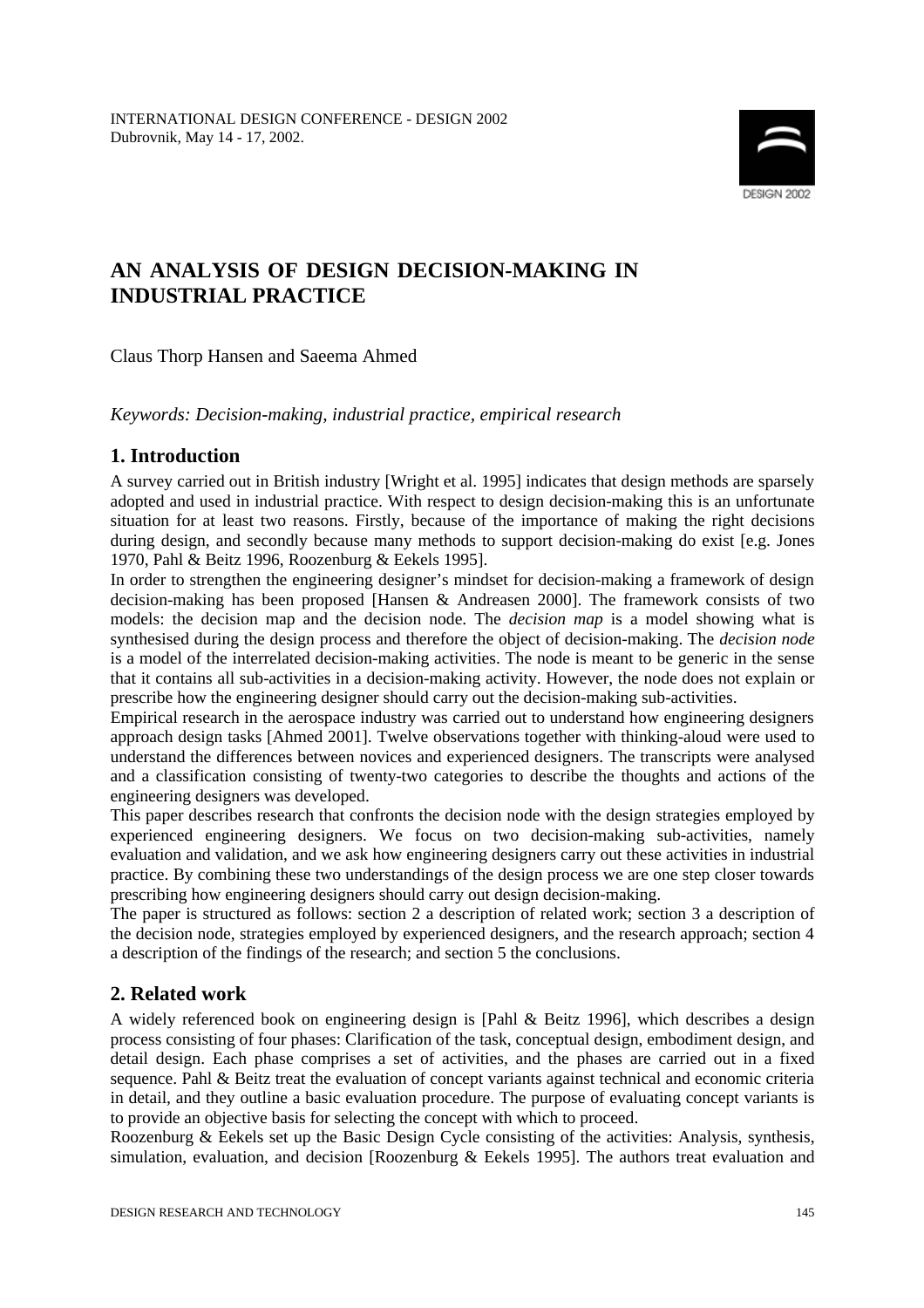decision-making by describing several methods and rules and their theoretical fundament.

According to Ward development of medical devices is a highly regulated area [Ward et al. 1999]. Any new medical device has to be demonstrated as being "fit for purpose" before it can be released to market. Alexander & Clarkson present a normative design process model focusing on such a validation of medical devices [Alexander & Clarkson 2000]. The aim of the model is to provide the engineering designer with a proactive role towards validation during the design process. The design validation model is a framework consisting of a design process model and a number of tactics.

Dwarakanath's goal is to establish a framework for a computer-based system to support design decision-making [Dwarakanath 1996]. Dwarakanath carries out an empirical study of design work in an experimental setting, and he observes among other things that individual designers tend to apply a single-string solution-oriented approach, where alternatives are not considered unless the pursued direction in the solution space is recognised to be infeasible. From his observations Dwarakanath recognises a need for a structured and explicit basis for design decision-making based on identified types of decision-making processes, the use of criteria, and the types of information used.

Galle & Kovacs provided designers with a problem brief and a final design solution [Galle & Kovacs 1996]. The designers were asked to describe the thinking process that they thought would have been used to achieve the final design solution. Galle identified two types of decisions from the analysis: a *that* decision and a *how* decision. A *that* decision specified an end or a goal and a *how* decision identified the means to achieve the end or goal.

From the literature study we observe that there exist many methodologies and guidelines to support decision-making in design, and interesting elements of insight from empirical studies of decisionmaking are reported. However, the area has few fundamental works, which could serve as a theory base and the majority of empirical studies of design decision-making have been conducted in a laboratory environment.

## **3. Design decision-making**

The aim of this research is to identify how experienced engineering designers carry out the decisionmaking sub-activities evaluation and validation. In this section we describe firstly the decision node. The node was established based on a study of methodologies and guidelines to support design decision-making found in the literature. Secondly, we describe eight design strategies employed by experienced engineering designers. The strategies were identified by observations of designers carrying out their design tasks in the aerospace industry. Thirdly, we describe the research approach chosen for this work.

### **3.1 The decision node**

During the design process the engineering designer or design team have to make decisions repeatedly. These decision episodes are modelled in the decision node model. The node, see Figure 1, is a generic, elementary decision-making activity consisting of six sub-activities: *to specify*, *to evaluate* solution alternatives, *to validate* a design solution, *to navigate* through the solution/activity space, *to unify* the current decision into consistent wholes, and *to decide*.

The decision node is generic in the sense that it contains the full set of sub-activities, which are found in different design decision episodes:

- *To specify* sets the criteria for the decision. It is the engineering designer's task to compile stakeholders' goals and translate these goals into product design specifications.
- *To evaluate* a number of design alternatives is to identify the better ones or establish a ranking of the alternatives with respect to the current criteria.
- *To validate* is to check whether the current design proposal is "fit for purpose" with respect to identified product life concerns, e.g. manufacturing, distribution, or use.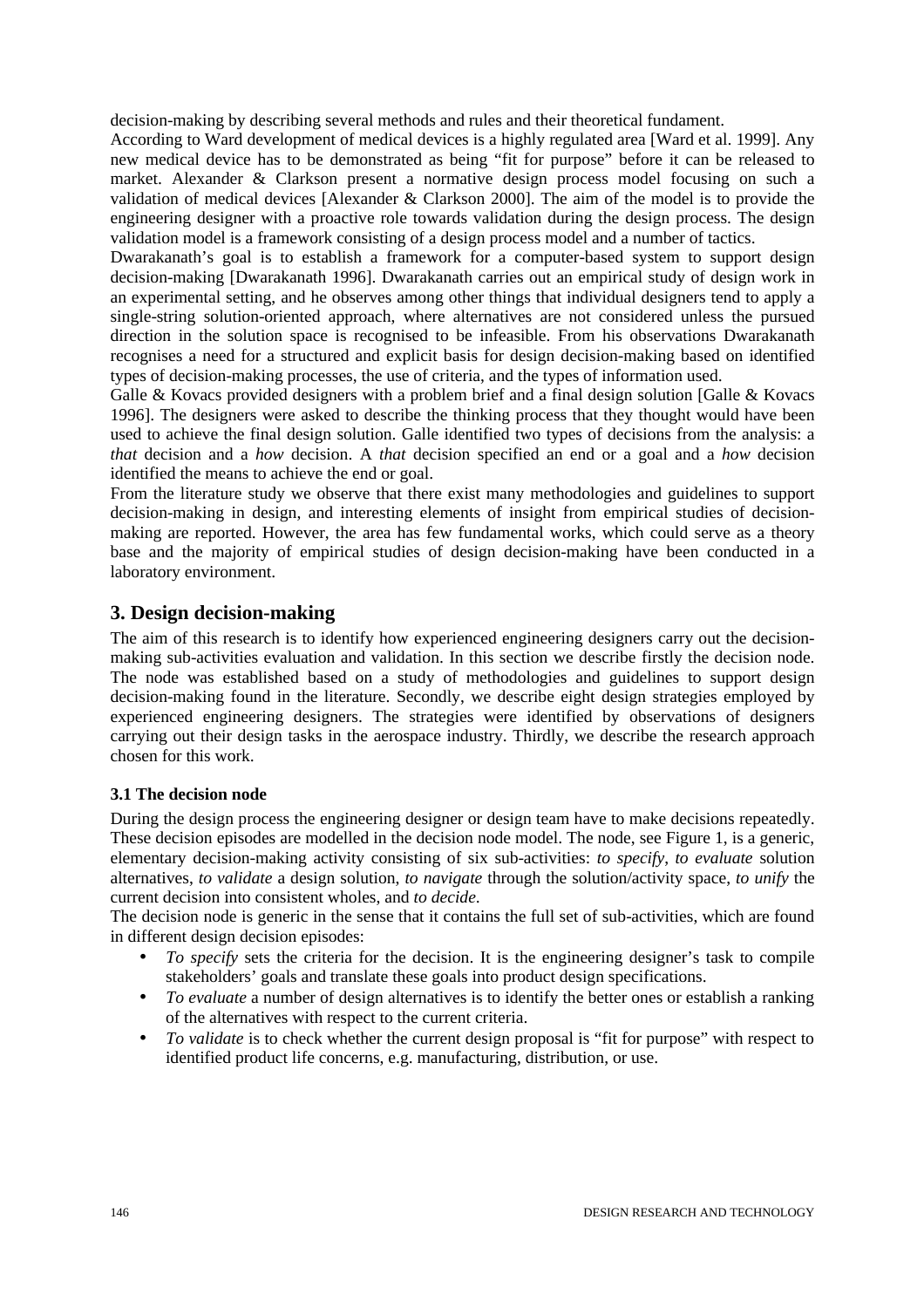

**Figure 1. The decision node**

- The skilled engineering designer is not only goal-oriented; he/she also understands the process for reaching the goal. *To navigate* is to consider not only the current solution alternatives, but also these alternatives' influence upon the progression in the design project.
- During the design process a solution is synthesised through a sequence of complex decisions. The engineering designer has *to unify* the current decision into the totality of process and solution in order to obtain a satisfactory result.
- To evaluate, to validate, to navigate, and to unify are sub-activities, which result in a basis for making a decision. In a decision episode each of the sub-activities carried out provides a signal, and the engineering designer or design team has *to decide* based upon the signals obtained.

## **3.2 Strategies employed by experienced designers**

Twelve observations together with thinking-aloud were used to understand the differences between how novices and experienced designers approached their design tasks [Ahmed, 2001]. The transcripts were analysed and a total of twenty-two categories describing the thoughts and actions of the designers were generated. Eight of these categories have been identified as design strategies, these were observed to be predominantly experienced designer behaviour. The strategies were:

- **Consider issues:** the experienced designers tended to consider several relevant issues, and decided which were the most important. They were also aware when issues were not relevant.
- **Question data:** the experienced designers questioned data they obtained from any source. They questioned the accuracy of the data; how components were modelled or tested; how much accuracy was required; customer specifications; and the applicability of standards.
- **Question is it worth pursuing:** the experienced designers asked themselves how much they could expect to achieve if they continued a particular approach and if it was worthwhile.
- **Aware of reason:** the experienced designers were often aware of the reasons behind the use of a particular design solution or manufacturing process. The reasons why a component or process was used may be due to a specific function or the capability of a particular supplier or manufacturing process. The experienced designers assessed the reasons and their applicability in the current situation.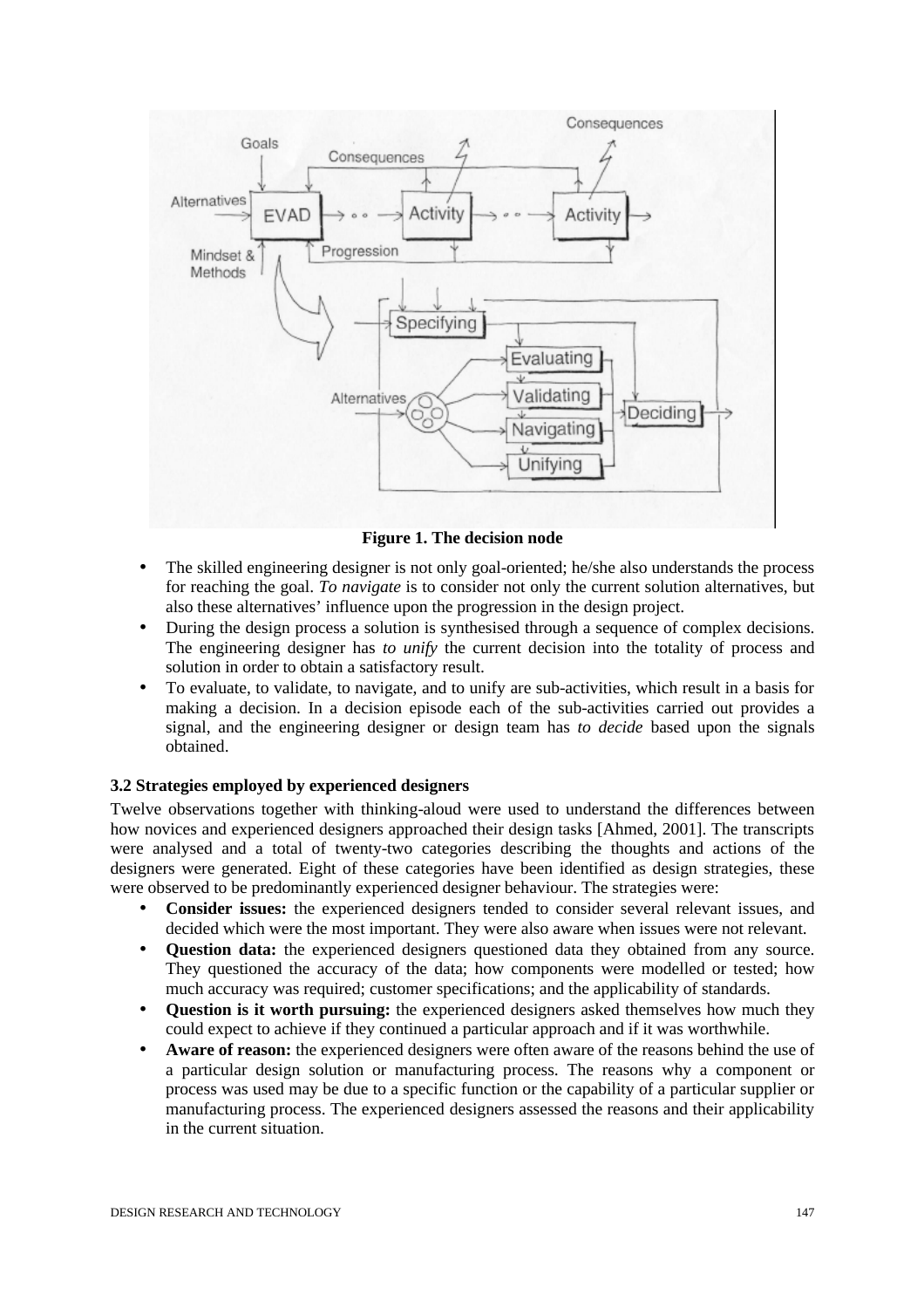- **Aware of limitations:** the experienced designers were aware of the limitations of the current design task and hence of the amount of time to spend on it. The following reasons were identified to limit the task: the expected achievement of the current task versus further design tasks, and incompleteness of information.
- **Aware of trade-offs:** the experienced designers were aware of the relationships between issues. They were aware that many decisions were based on compromises and once aware of the trade-off, they would question whether it was worthwhile continuing to pursue the task or implementing a decision.
- **Refer to past designs:** the experienced designers referred to past projects to find similar designs; designs in similar environmental and functional conditions; and where similar problems had been encountered and how they were resolved.
- **Keep options open:** the experienced designers rejected an option or delayed a decision on an option if it limited later options in the design task. They were aware of what needs had to be considered further down the design process.

## **3.3 Research approach**

Two of the protocols used to identify the design strategies described above were reanalysed to understand how the engineering designers made decisions. Both participants were experienced engineering designers: designer A had 19 years of experience, and B 8 years. The participants were working on real design tasks: Design of a shaft respectively design of O-ring and squeeze film. Both design tasks observed were detail design.

The analysis of the two protocols was carried out in two phases: encoding phase and analysis phase.

During the *encoding phase* the decision-making episodes were identified. As protocols with thinkingaloud were used, the decisions identified were limited to those the designer verbalised. Each of decision-making episodes was encoded into an encoding scheme. The encoding scheme used to identify the decision-making sub-activities were:

- *Specify:* a statement concerning compilation of design criteria.
- *Evaluate*: a statement concerning either the value of a design alternative, on a design alternative being better/worse.
- *Validate*: a statement whether a design proposal is "fit for purpose", e.g. "not problematic", *purpose* includes consideration of the product lifecycle, e.g. consider the manufacture or use.
- *Navigate*: a statement regarding the progression and feasibility of the design work, i.e. which activity to do next or in which direction to go next.
- *Unify*: a statement concerning the current design solution or design activity in relation to the totality of the product or process.
- *Decide*: a verbally expressed decision.
- *Other*: statements which do not belong to any of the first six categories

During the *analysis phase* the encoding schemes were analysed. For each decision episode statements regarding the decision-making sub-activities were recorded. Thereafter, the encoding schemes were compared with a previous analysis to identify the occurrence of the eight design strategies. The encoded scheme used was: consider issues, question data, question is it worth pursuing, aware of reason, aware of limitations, aware of trade-offs, refer to past designs and keep options open. During this phase the protocols were analysed to identify any relationships between the design strategies and the decision-making sub-activities. Observations of any patterns in the order of which the strategies were used during the decision-making sub-activities were formulated.

# **4. Findings**

In total, six decision episodes were observed, two of these were encoded as *to evaluate* and four as *to validate.* Each of the evaluating and validating episodes are described together with the decisionmaking activities and design strategies employed in Table 1. All eight design strategies were observed during these episodes.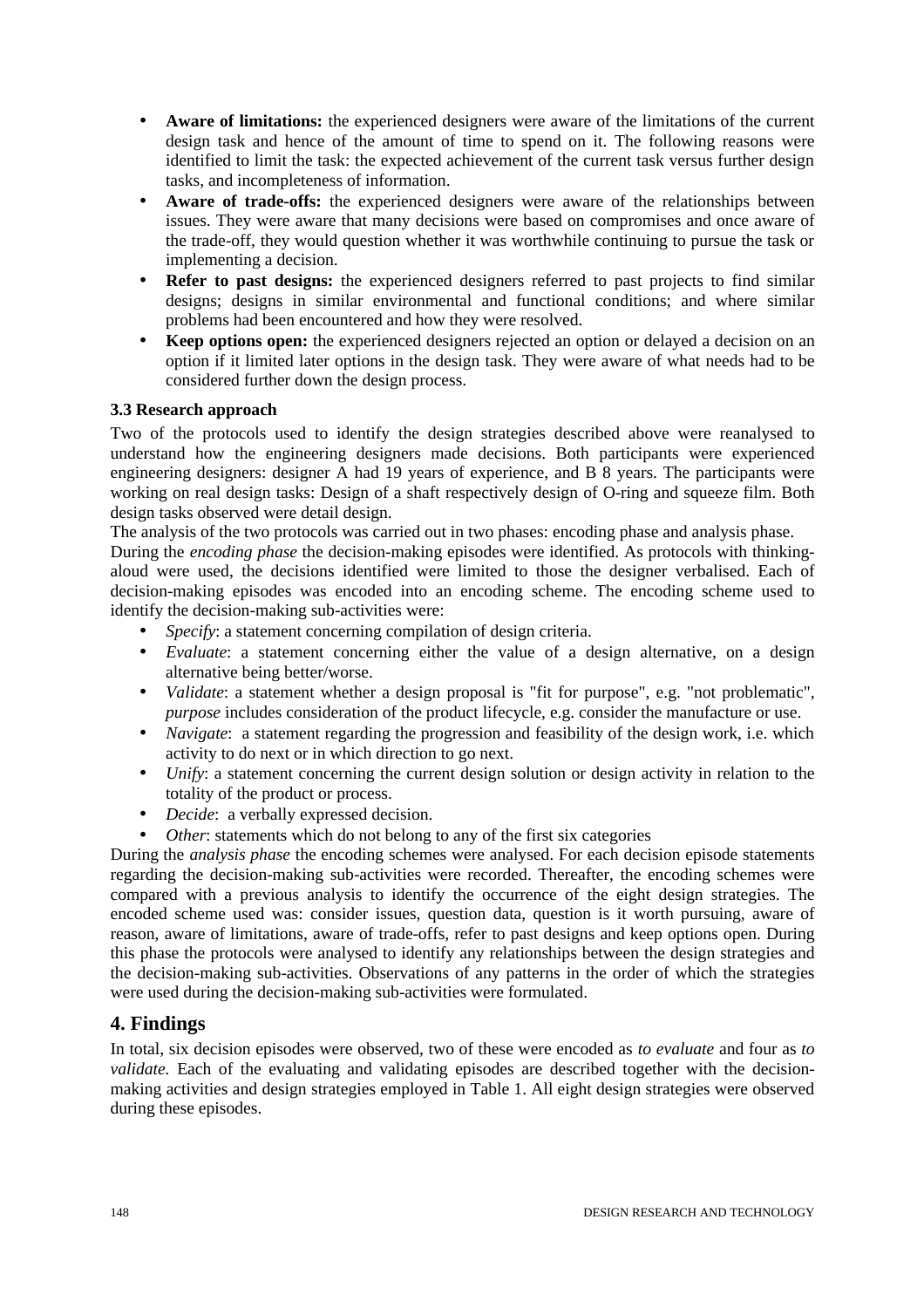| Overall decision-<br>Description of episode<br>Desi<br>Decision-making          | Design Strategies<br>activities observed |
|---------------------------------------------------------------------------------|------------------------------------------|
| making activity<br>gner<br>during episode                                       |                                          |
|                                                                                 |                                          |
| validating<br>Is this design drawing fit for<br>A<br>purpose?<br>Specifying     | refer to past designs<br>consider issues |
|                                                                                 | refer to past designs                    |
|                                                                                 |                                          |
| Is specification of shaft<br>validating<br>A<br>suitable for manufacturers?     | refer to past designs                    |
| Should the design have a<br>A<br>evaluating                                     | consider issues-aware                    |
| cold-expansion process on                                                       | of reason-refer to past                  |
| the holes? Evaluating                                                           | designs                                  |
| between a design with                                                           | aware of limitations-                    |
| process and without                                                             | aware of reason-                         |
|                                                                                 | question is it worth                     |
|                                                                                 | pursuing -refer to past                  |
|                                                                                 | designs                                  |
|                                                                                 | consider issues-refer                    |
|                                                                                 | to past designs                          |
| B<br>validating<br>Is this O-ring fit for purpose?                              | consider<br>issues-                      |
|                                                                                 | question data                            |
|                                                                                 | consider issues                          |
| Navigate                                                                        | question is it worth                     |
|                                                                                 | pursuing                                 |
| Does the length of squeeze<br>B<br>validating<br>film need to be extended or is | aware of reason                          |
| it good enough?                                                                 | aware of limitations-                    |
|                                                                                 | question data-aware of                   |
|                                                                                 | reason                                   |
|                                                                                 | consider issues                          |
| Navigate                                                                        | consider<br>issues-                      |
|                                                                                 | question is it worth                     |
|                                                                                 | pursuing-keep options                    |
|                                                                                 | open                                     |
|                                                                                 | question data                            |
| B<br>evaluating<br>What are the alternative ways                                | consider issues                          |
| to improve the film?                                                            | consider issues-aware                    |
|                                                                                 | of reason                                |
| Unify                                                                           | aware of trade-offs                      |
|                                                                                 | aware of reason                          |
|                                                                                 | question data                            |
| Specify                                                                         | consider<br>issues-refer                 |
|                                                                                 | to past designs                          |
|                                                                                 | consider issues-aware                    |
|                                                                                 |                                          |
|                                                                                 | of reason -question is                   |

|  |  |  | Table 1. Decision-making activities and design strategies |
|--|--|--|-----------------------------------------------------------|
|  |  |  |                                                           |

All of the design strategies were observed during the decision-making activities *to evaluate* and *to validate.* The strategy *question is it worth pursuing* was used by the designer before making a decision in all but two episodes. Both these episodes were validating a design drawing and hence, the decision to pursue the design has already been made. Therefore, *question is it worth pursuing* seems to be used by the designers just before validating or evaluating a design.

The sub-activity *to specify* seems to be related to the design strategy *consider issues. To specify* only